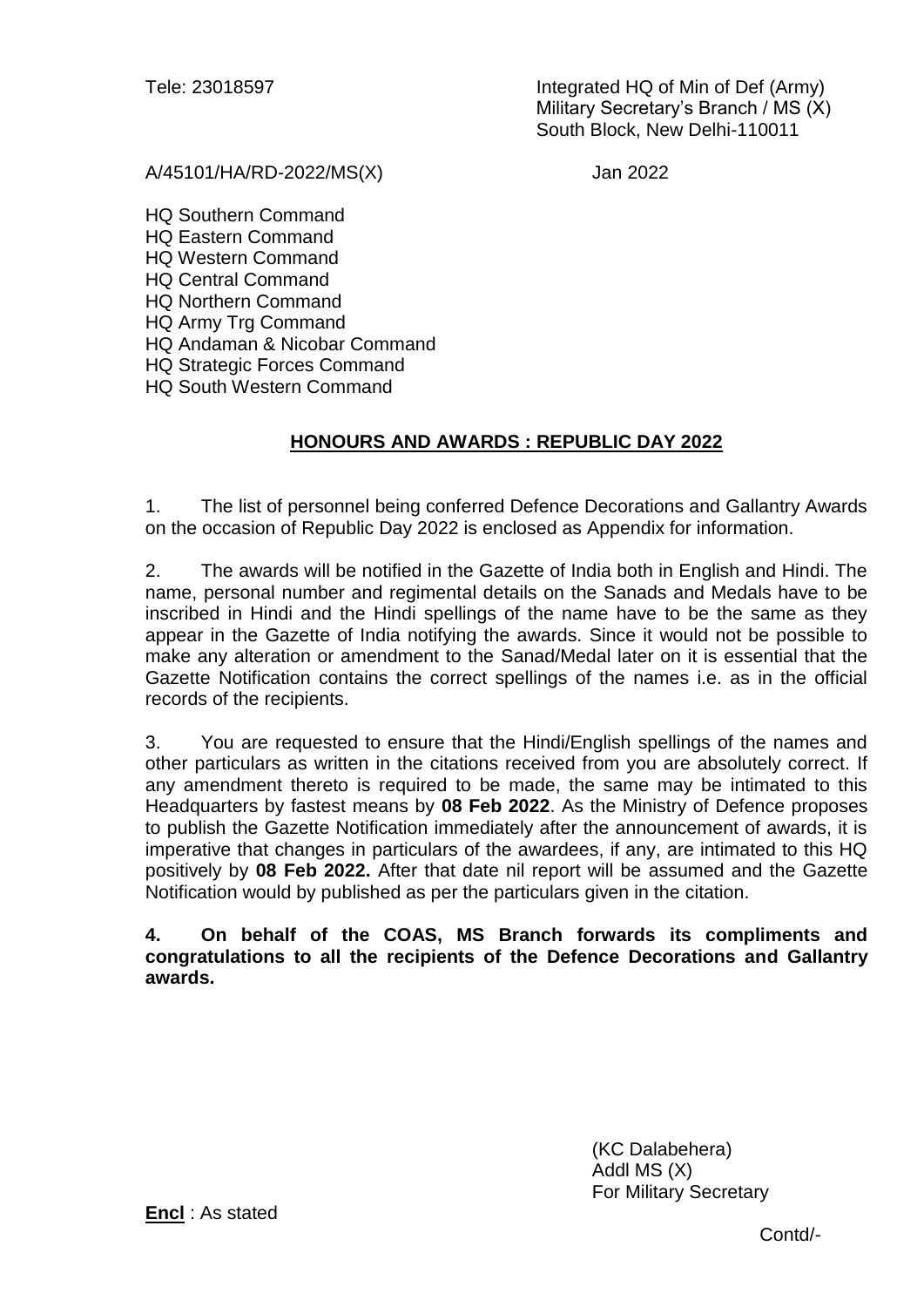# **Copy to :-**

All Record Office concerned Col/Col Cmdt of Regt/Corps

MA to CDS, MA to COAS, VCOAS, CISC, DCOAS (IS&C), DCOAS (CD&S), DCOAS (STRAT), SO to AG, QMG, MGS & E-in-C

DG FP, DG MO, DG MI, DG SP, DG OL & SM, DG IW, DG SD, DG IS, DG TA, DG AC, DG ARTY, DG INF, DG AAD, DG CD, DG ARMY AVN, DG MP & PS, DG DC & W, DG RTG, DG MS (Army), DG ST, DG RVS, DG LW & E, DG OS, DG EME, DG (Works), DG CE, DG (Pers), DG MAP, DG AR, DG BR, DG NCC, DGDIA & DCIDS (INT), DGR, SO-in-C, DG NSG, SECY BRDB, DG BSF, IG SFF, HQ IDS (MS&SD), ADG IC, ADG (Human Rights), ADG AE, ADG Mech Inf, ADG (ADB), ADG TE, ADG APS, ADG Adm & Coord, ADG E(Pers), Brig DSC, Brig Sports, Brig PT, ACE (Mhow), Brig (PNRS), Brig DIAV, Brig Canteen Services

- MS Branch : MS-1, MS-2, MS-3, MS-4C1, MS-4C2, MS-4D1, MS-4D2, MS-4B (EDIT), MS-6, MS-7, MS-9, MS-11, MS-12, MS-13, MS-14, MS-15, MS-16, MS-17, MS(X) (ii), MS (Brig)
- GS Branch : ADG (IS), ADG (Adm & Coord), ADG ARMY AVN, SD-1, AC-2, MT-1, MT-14, Arty-1, Sigs-1, MT-20, TA-1, TA-5, DSC Dte, INF-1, MO Coord, MI (FD), DGIS (Coord)
- AG Branch : AG Coord, PS Coord, MP (5&6), CW-1, CW-2, CW-5, CW-6, Med Dte/ DMS-1, DMS-2, MPRS (O)
- QMG : ADG APS, Q1, ST-1, ST-12, RV-1, Qtg Dte, MF Dte, Mov Coord, RV Dte, DDG Pioneers, APS Dte/APS-1
- MGS : MGS (S&C), OS-14, EME Coord, EME (Pers)
- E-in-C : E Coord, E1A, E1B, E1C, E1R, DGBR (Coord)
- Min of Def : MoD/D(MS), DGAFMS, DPR, DGQA, DRDO, DPP/Air HQ, DPS/ Naval HQ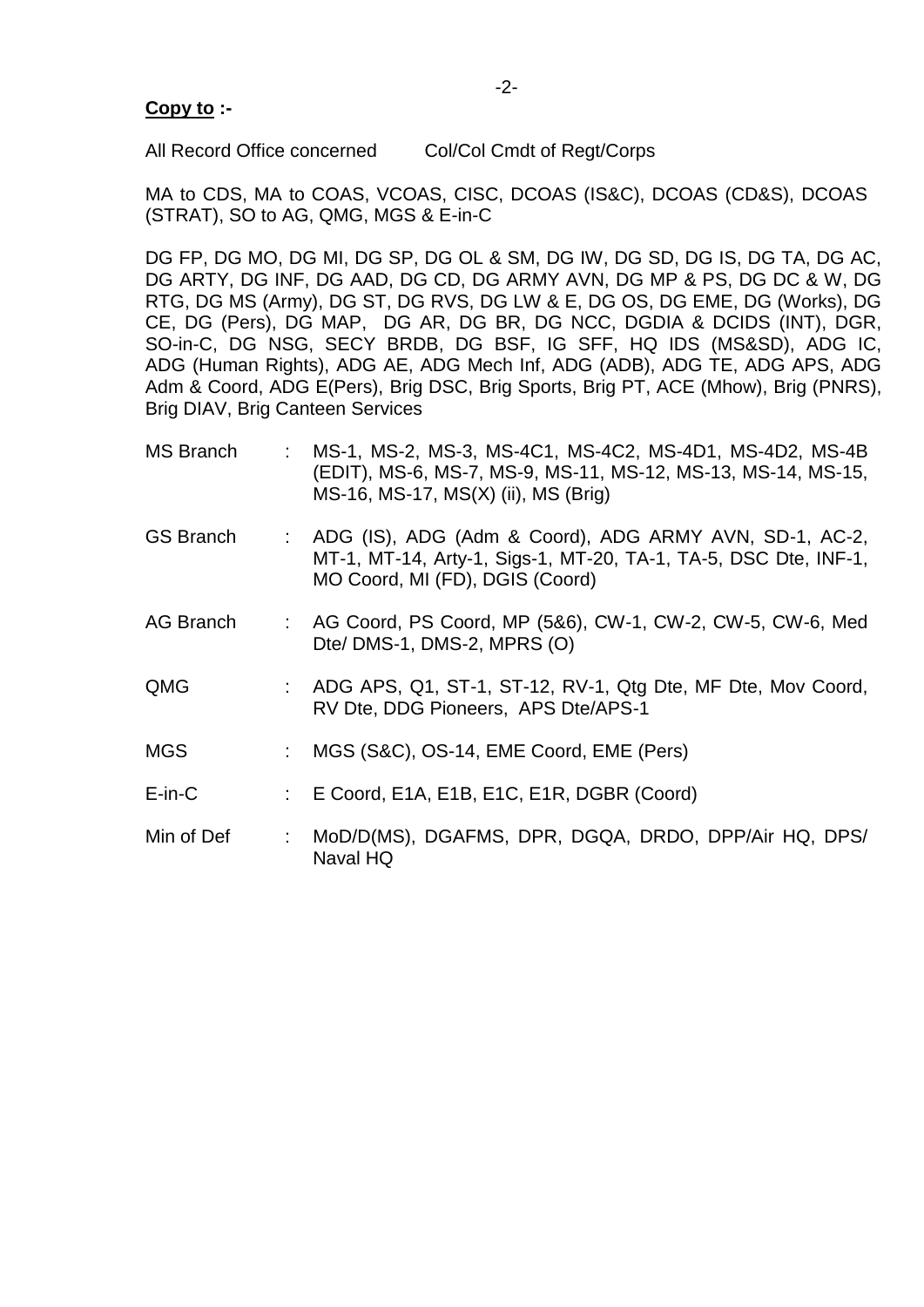## **Appendix**

(Reference to Para 1 of IHQ of MoD (Army) letter No A/45101/HA/ RD-22/MS(X) dt Jan 2022)

## **LIST OF PERSONNEL BEING CONFERRED GALLANTRY AND DISTINGUISHED AWARDS ON THE OCCASION OF REPUBLIC DAY-2022**

### **PARAM VISHISHT SEVA MEDAL**

| 1.  |  | IC-39501W LT GEN ANANT PRASAD SINGH, AVSM, AAD (RETD)              |
|-----|--|--------------------------------------------------------------------|
| 2.  |  | IC-40353H LT GEN PARAMJIT SINGH SANGHA, UYSM, AVSM, SM, INF (RETD) |
| 3.  |  | IC-40500A LT GEN YOGESH KUMAR JOSHI, UYSM, AVSM, VrC, SM, INF      |
| 4.  |  | IC-40716F LT GEN MANOJ PANDE, AVSM, VSM, ENGRS                     |
| 5.  |  | IC-40753P LT GEN MANMOHAN JEET SINGH KAHLON, AVSM, ARMD            |
| 6.  |  | IC-41067N LT GEN JAI SINGH NAIN, AVSM, SM, INF                     |
| 7.  |  | IC-41072Y LT GEN RAJEEV SIROHI, UYSM, AVSM, VSM, INF               |
| 8.  |  | IC-41456N LT GEN RAKESH KUMAR ANAND, AVSM, SM, VSM, SIGS (RETD)    |
| 9.  |  | IC-41471H LT GEN SURENDAR KUMAR PRASHAR, AVSM, VSM, INF (RETD)     |
| 10. |  | IC-41509F LT GEN KANWAL JEET SINGH DHILLON, UYSM, YSM, VSM, INF    |
|     |  | 11. IC-42475L LT GEN SAVNEET SINGH, YSM, SM, VSM, INF              |
|     |  | 12. IC-43686A LT GEN SANJIV RAI, AVSM, SM, VSM, INF                |
|     |  | 13. IC-43842Y LT GEN MANIK KUMAR DAS, SM**, VSM, INF               |
|     |  | 14. IC-45009F LT GEN SUKHDEEP SANGWAN, AVSM, SM**, INF (RETD)      |
| 15. |  | MR-04744H LT GEN JOY CHATTERJEE, VSM, AMC (RETD)                   |
| 16. |  | MR-05596P LT GEN MADHURI KANITKAR, AVSM, VSM, AMC (RETD)           |
|     |  | 17. DR-10339F LT GEN NANDA KISHORE SAHOO, VSM, AD CORPS            |
|     |  | 18. IC-42294A MAJ GEN SHAILJANAND JHA, VSM, ARMD (RETD)            |
|     |  | 19. JC-471869A SUB NEERAJ CHOPRA, VSM, 4 RAJ RIF                   |

#### **UTTAM YUDH SEVA MEDAL**

|                                                                     |  |  |  | 1. IC-43285L LT GEN DEVENDRA PRATAP PANDEY, AVSM, VSM, SIKH LI, HQ 15 CORPS |
|---------------------------------------------------------------------|--|--|--|-----------------------------------------------------------------------------|
| 2. IC-43295P LT GEN RAVIN KHOSLA, AVSM, SM, VSM, 5 GR, HQ 4 CORPS   |  |  |  |                                                                             |
| 3. IC-43370N LT GEN JOHNSON P MATHEW, AVSM, VSM, PUNJAB, HQ 3 CORPS |  |  |  |                                                                             |
| 4. IC-43444X LT GEN P GOPALAKRISHNA MENON, AVSM, SIKH, HQ 14 CORPS  |  |  |  |                                                                             |

### **ATI VISHISHT SEVA MEDAL**

|    |  | 1. IC-40801K LT GEN RAJENDRA KUMAR BANSIWAL, INT        |
|----|--|---------------------------------------------------------|
|    |  | 2. IC-41121W LT GEN RAJ KUMAR SHARMA, ARTY              |
| 3. |  | IC-41131A LT GEN PREM PRASHAD MALHOTRA, VSM, ENGRS      |
|    |  | 4. IC-42273K LT GEN BASANT KUMAR REPSWAL, VSM, ASC      |
|    |  | 5. IC-42336F LT GEN AJAI KUMAR SINGH, YSM, SM, VSM, INF |
|    |  | 6. IC-42387P LT GEN SURINDER SINGH MAHAL, VSM, ARMD     |
|    |  | 7. IC-42390P LT GEN M UNNIKRISHNAN NAIR, SM, SIGS       |
|    |  | 8. IC-42542L LT GEN MANOJ KUMAR MAGO, YSM, SM**, GUARDS |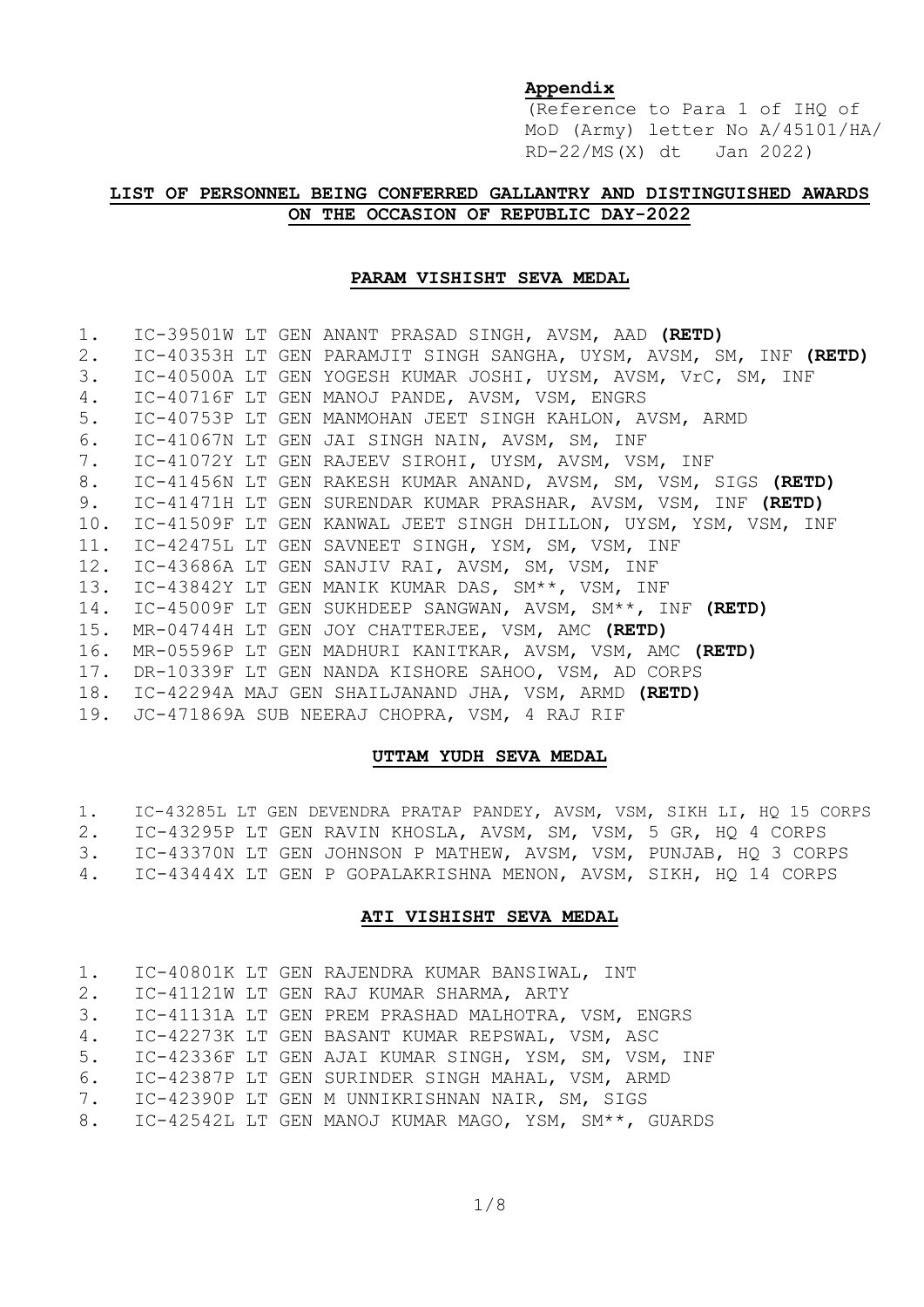### **ATI VISHISHT SEVA MEDAL** (Contd/-)

|     | 9. IC-42794X LT GEN MV SUCHINDRA KUMAR, YSM**, VSM, INF             |
|-----|---------------------------------------------------------------------|
|     | 10. IC-43667P LT GEN KARANBIR SINGH BRAR, ARMD                      |
|     | 11. IC-43771H LT GEN SUBRAMANIAN MOHAN, SM, VSM, AAD                |
|     | 12. IC-44044X LT GEN DHIRAJ SETH, ARMD                              |
|     | 13. IC-45642F LT GEN REDDY VENKATESHA GA, SC, VSM, INF              |
|     | 14. IC-47003Y LT GEN DEVENDRA SHARMA, SM, ARMD                      |
|     | 15. IC-41869X MAJ GEN ARVIND BHATIA, INF (RETD)                     |
|     | 16. IC-41885P MAJ GEN U SURESH KUMAR, YSM, VSM, INF                 |
|     | 17. IC-42313A MAJ GEN NUDURUPATI DURGA PRASAD, VSM, MECH INF (RETD) |
|     | 18. IC-44038K MAJ GEN HARIHARAN DHARMARAJAN, SM**, VSM, ENGRS       |
|     | 19. IC-44095L MAJ GEN ANIL KUMAR KASHID, VSM, ARTY                  |
|     | 20. IC-44546A MAJ GEN SANJEEV KUMAR SENGAR, INF                     |
|     | 21. IC-44603W MAJ GEN VIVEK KASHYAP, VSM, ARMD                      |
|     | 22. IC-46319Y MAJ GEN RAJEEV PURI, VSM, INF                         |
|     | 23. IC-47253A MAJ GEN GAJENDRA JOSHI, SM, INF                       |
|     | 24. IC-47566Y MAJ GEN VM BHUVANA KRISHNAN, YSM, INF                 |
|     | 25. IC-47646W MAJ GEN GULJEET SINGH JAMWAL, SM**, INF               |
|     | 26. IC-48067W MAJ GEN RASHIM BALI, SM, VSM, INF                     |
|     | 27. IC-48085Y MAJ GEN MANISH MOHAN ERRY, SM, INF                    |
|     | 28. IC-48118Y MAJ GEN PRAVEEN KUMAR AIRY, VSM, INF                  |
|     | 29. IC-48389W MAJ GEN HARJEET SINGH SAHI, YSM, SM, INF              |
|     | 30. IC-48677H MAJ GEN DHEERENDRA SINGH KUSHWAH, SM, INF             |
| 31. | MR-04902M MAJ GEN ASHOK KUMAR JINDAL, YSM, AMC                      |
|     | 32. MR-05261X MAJ GEN R RAVIKUMAR, AMC                              |
|     | 33. IC-51426K BRIG ARVINDER SINGH, ENGRS                            |
|     |                                                                     |

### **SHAURYA CHAKRA**

|  |  |  |  |  | 1. JC-442366M NB SUB SREEJITH M, SM, 17 MADRAS (POSTHUMOUS)  |
|--|--|--|--|--|--------------------------------------------------------------|
|  |  |  |  |  | 2. 3002089Y HAV ANIL KUMAR TOMAR, RAJPUT, 44 RR (POSTHUMOUS) |

- 3. 16113819N HAV KASHIRAY BAMMANALLI, ENGRS, 44 RR **(POSTHUMOUS)**
- 4. 3196376N HAV PINKU KUMAR, JAT, 34 RR **(POSTHUMOUS)**
- 5. 2624461M SEP MARUPROLU JASWANTH KUMAR REDDY, 17 MADRAS(**POSTHUMOUS)**
- 6. G/5008754Y RFN RAKESH SHARMA, 5 ASSAM RIF

### **YUDH SEVA MEDAL**

| 1. | IC-47603F MAJ GEN VIRESH PRATAP SINGH KAUSHIK, SM, KUMAON, HQ IGAR (NORTH) |
|----|----------------------------------------------------------------------------|
| 2. | IC-48120W MAJ GEN VIRENDRA VATS, SM, VSM, KUMAON, HQ 19 INF DIV            |
| 3. | IC-48219M MAJ GEN VINOD TOM MATHEW, MADRAS, HQ 57 MTN DIV                  |
| 4. | IC-48338H MAJ GEN ROHIT SAWHNEY, JAK RIF, HQ 17 MTN DIV                    |
| 5. | IC-51955W BRIG KOLANKARA MOHAN NAIR, SM, MADRAS, HQ 268 INF BDE            |
| 6. | IC-52128A BRIG HARDAMAN SINGH GILL, GARH RIF, HQ 114 INF BDE               |
| 7. | IC-52200L BRIG ROHIN BAWA, 1 GR, HQ 112 MTN BDE                            |
| 8. | IC-52415K BRIG GURPAL SINGH, SM, LADAKH SCOUTS, HO 102 INF BDE             |
| 9. | IC-63427Y COL SAKET BHARDWAJ, JAT, 34 RR                                   |
|    | 10. IC-65339F COL PRADEEP DUGGAL, GRENADIERS, 55 RR                        |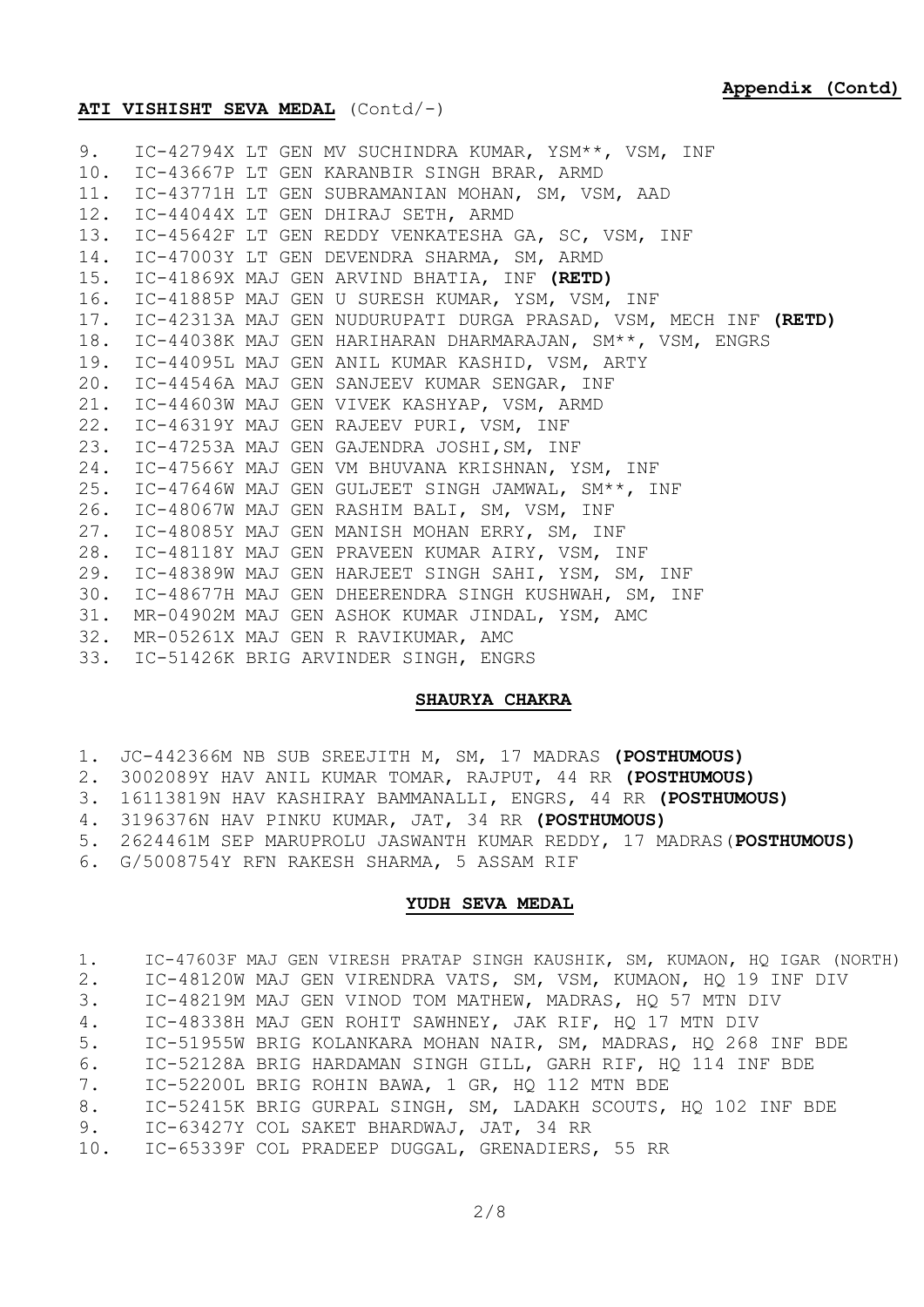#### **BAR TO SENA MEDAL (GALLANTRY)**

|  | 1. IC-71481F MAJ BHARAT SINGH JHALA, SM, JAT, 34 RR |  |  |  |  |  |  |  |  |
|--|-----------------------------------------------------|--|--|--|--|--|--|--|--|
|--|-----------------------------------------------------|--|--|--|--|--|--|--|--|

2. IC-79132M MAJ JAGTAR JOHAL, SM, RAJPUT, 44 RR

3. 12984405N HAV NASEER AHMAD MIR, SM, 163 INF BN (TA)

### **SENA MEDAL (GALLANTRY)**

1. IC-63098N LT COL HEMANT KUMAR SHARMA, 23 (I) R&O FLT 2. IC-67074F LT COL NEERAJ FRENCH, 15 CORPS INT BN 3. IC-68704H LT COL SAHIL SHARMA, JAK RIF, 3 RR 4. IC-69462X LT COL VIJAY PRATAP SINGH, 205 ARMY AVN SQN(UH) 5. IC-69923W LT COL VIKRANT SHARMA, 206 ARMY AVN SQN (UH) 6. IC-71081P MAJ VIPIN KUMAR GAUR, 17 MADRAS 7. IC-71945N MAJ JUSTIN JOSEPH, JAT, 34 RR 8. IC-72207W MAJ AJAY DHANIK, ENGRS, 5 ASSAM RIF 9. IC-76859M MAJ HARVINDER SINGH, MECH INF, 12 ASSAM RIF 10. IC-77358Y MAJ AZHAR MAJID, 4 PARA (SF) 11. IC-77694L MAJ SAHIL KERNI, RAJPUT, 44 RR 12. IC-78035H MAJ ADITYA KUMAR, GUARDS, 50 RR 13. IC-78814L MAJ RAVI RAJAN, 4 PARA (SF) 14. IC-78872P MAJ RAHUL SHARMA, ARTY, 34 RR 15. IC-79031Y MAJ HIMANSHU PAL, MECH INF, 42 RR 16. IC-79367Y MAJ ANMOL CHOUDHARY, PARA, 34 RR 17. IC-79909X MAJ AMBESH CHARAN, MECH INF, 42 RR 18. IC-80161N MAJ GURPREET SINGH SUDAN, ENGRS, 50 RR 19. IC-81480M MAJ YOGEN SHARMA, SIGS, 22 RR 20. SS-45267F MAJ NARENDER SINGH WALDIA, ENGRS, 44 RR 21. SS-45694X MAJ HARVINDER SINGH, JAK RIF, 3 RR 22. SS-46252L MAJ PRASHANT SHUKLA, ASC, 34 RR 23. SS-46707W MAJ RAHUL JEENGER, SIKH LI, 19 RR 24. SS-48369H MAJ HARKIRATH SINGH, ARMD, 22 RR 25. IC-79987P CAPT ARCHIT SHARMA, MECH INF, 42 RR 26. IC-80185X CAPT ROHIT P NAIR, PUNJAB, 22 RR 27. IC-81363F CAPT ATUL DHANKAR, SIGS, 34 RR 28. IC-82017X CAPT ANIRUDH JOSHI, PUNJAB, 22 RR 29. SS-48986L CAPT LAVANYA SHARMA, EME, 34 RR 30. JC-491517K SUB DHARMENDER SINGH, JAT, 34 RR 31. JC-491868Y SUB JASBIR SINGH, 2 JAT 32. JC-812543A NB SUB KHEKUTO I SUMI, 1 FID, 3 CORPS INT BN 33. 12974260A HAV MOHAMMED SALEEM AKHOON, 162 INF BN(TA) JAK LI**(POSTHUMOUS)** 34. 3200429F HAV SUKHA RAM, JAT, 34 RR 35. 13627672N NK HARIOM, 1 PARA(SF) 36. 13629182Y NK AJAY KUMAR, RAJPUT, 44 RR 37. 13629186P NK KRISHAN KUMAR PAYALA, RAJPUT, 44 RR 38. 13769409Y NK AJIT SINGH, JAK RIF, 3 RR 39. 13776780W NK RAKESH KUMAR, JAK RIF, 3 RR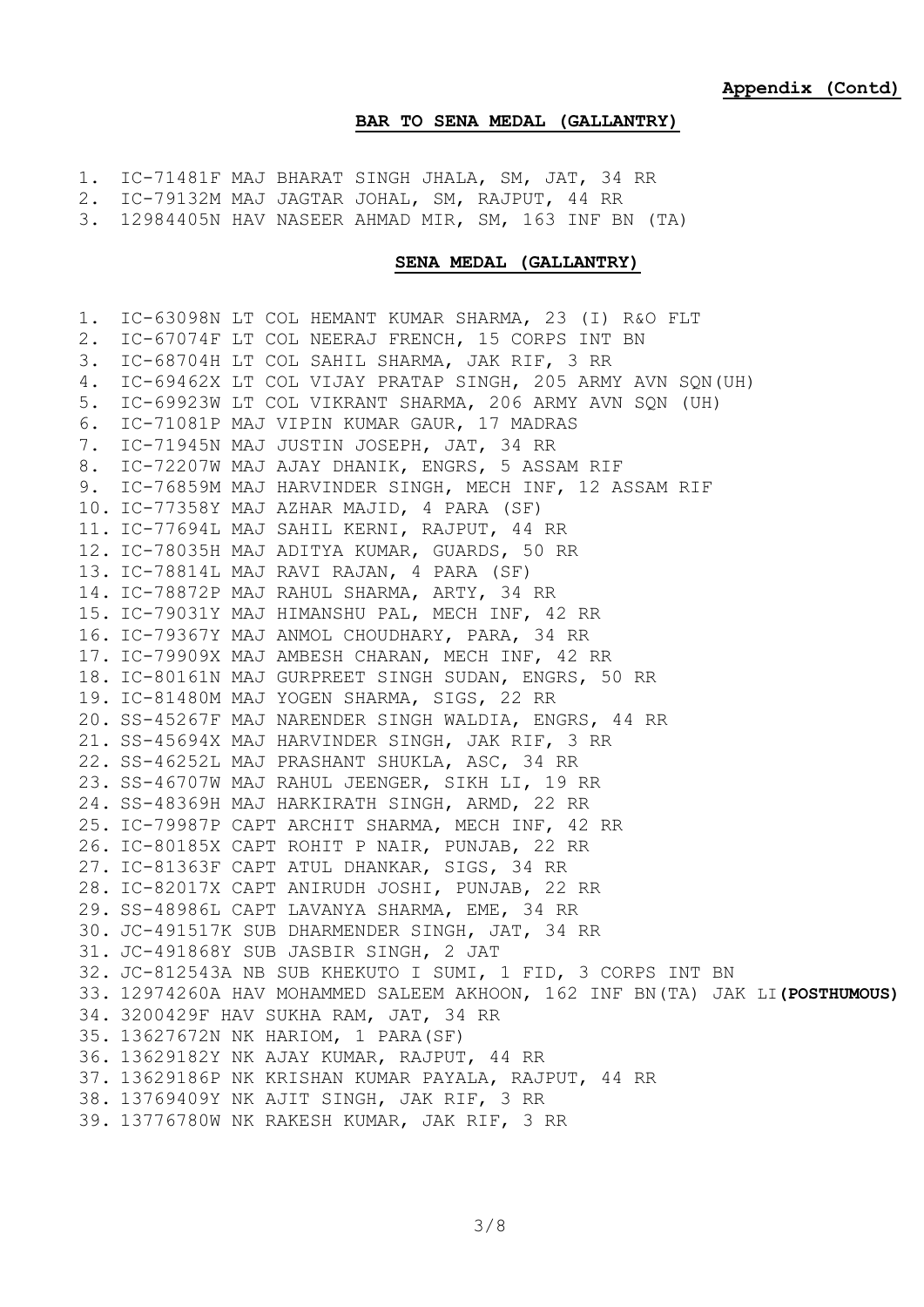### **SENA MEDAL (GALLANTRY)** (Contd/-)

40. 14936755P NK MUKESH SINGH, MECH INF, 50 RR 41. 14941603X NK RASHAL SINGH, MECH INF, 42 RR 42. 14942354W NK MANOHER LAL, MECH INF, 42 RR 43. 15188635A NK GAURAV YADAV, ARTY, 34 RR 44. 15623416N NK NISHANT SHARMA, GUARDS, 61 RR**(POSTHUMOUS)** 45. 2503147W NK JAGJEET SINGH, PUNJAB, 22 RR 46. 2503332K NK SURJIT SINGH, 21 PUNJAB 47. 2807974P NK DESHAMUKH NILESH MALHARRAV, 16 MARATHA LI 48. 3010391M NK SANDEEP SINGH, RAJPUT, 44 RR 49. 13773507W L/NK VIKASH KUMAR, JAK RIF, 3 RR 50. 2512657Y L/NK VARUN CHOUDHARY, PUNJAB, 22 RR 51. 3009340M L/NK REETESH SINGH, RAJPUT, 44 RR 52. 3207569W L/NK NEKEE RAM, JAT, 34 RR 53. 3207923A L/NK PYARE LAL, JAT, 34 RR 54. 12984882P SEP NADIM IQBAL SHAH, 163 INF BN (TA) 55. 13631479Y SEP RAMDEV GURJAR, RAJPUT, 44 RR 56. 14941859A SEP JASWINDER SINGH, MECH INF, 42 RR 57. 14946771A SEP LALIT RANA, MECH INF, 50 RR 58. 15241412M GNR PARMBIR SINGH, ARTY, 19 RR 59. 15246557F GNR KAUSENDER SINGH, ARTY, 34 RR 60. 15515647A SEP GORLA SURENDRA, ARMD, 55 RR 61. 2511388L SEP HARPREET SINGH, PUNJAB, 22 RR 62. 2512907P SEP MANISH, PUNJAB, 22 RR 63. 2516768N SEP AMARDEEP SINGH, 21 PUNJAB**(POSTHUMOUS)** 64. 2712458P GDR RAVI KUMAR, GRENADIERS, 55 RR 65. 2712878P GDR VISHNU, GRENADIERS, 55 RR 66. 2819322H SEP DUNDAGE ANNASAHEB NINGAPPA, 24 MARATHA LI 67. 3011537F SEP DHARA SINGH GURJAR, RAJPUT, 44 RR 68. 3015294Y SEP ABHISHEK SINGH, RAJPUT, 44 RR 69. 3015565L SEP KAMAL SINGH, RAJPUT, 44 RR 70. 3016722Y SEP SONU KUMAR, RAJPUT, 44 RR 71. 3017658Y SEP PUSHPENDRA SINGH, RAJPUT, 44 RR 72. 3208229A SEP MANDEEP KUMAR, JAT, 34 RR 73. 3209062N SEP MAHIPAL, JAT, 34 RR 74. 3209478L SEP KRISHAN, JAT, 34 RR 75. 3209536K SEP SACHIAN, JAT, 34 RR 76. 3210769X SEP RAVI KUMAR, JAT, 34 RR 77. 3212512L SEP LAXMAN, JAT, 61 RR **(POSTHUMOUS)** 78. 4204980M SEP JITENDRA YADAV, KUMAON, 50 RR 79. 4206643W SEP CHANDAN SINGH KANWAL, KUMAON, 50 RR 80. 4494684K SEP AMARBIR SINGH, SIKH LI, 19 RR 81. 15235700H GNR NIDHEESH EN, ARTY, 34 RR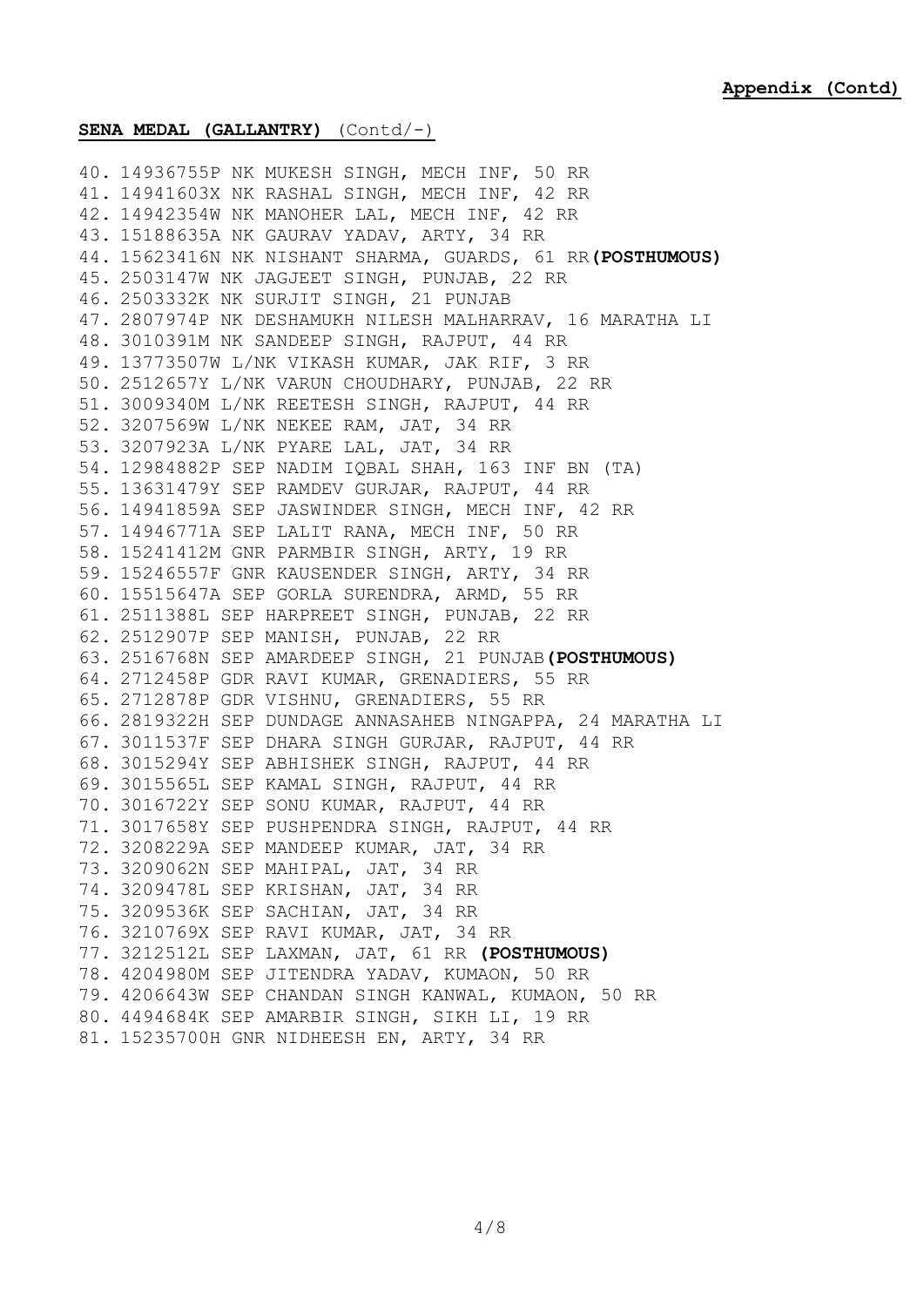# **SENA MEDAL (DISTINGUISHED)**

| 1.    |  | IC-42275P MAJ GEN SANDEEP SINGH, VSM, ARMD         |
|-------|--|----------------------------------------------------|
| $2$ . |  | IC-44083W MAJ GEN SANJAY PURI, VSM, INF            |
| 3.    |  | IC-44477P MAJ GEN VIJAY SINGH, VSM, ARMD           |
| 4.    |  | IC-47199X MAJ GEN ALOK JOSHI, INF                  |
| $5$ . |  | IC-47210L MAJ GEN SUNEET MALIK, SIGS               |
| 6.    |  | IC-47231F MAJ GEN MANJEET SINGH, SIGS              |
| 7.    |  | IC-47580L MAJ GEN AJEY SETHI, VSM, ARTY            |
| 8.    |  | IC-47661L MAJ GEN SANDEEP JAIN, INF                |
| 9.    |  | IC-47668P MAJ GEN VIJAY BHASKARAN NAIR, INF        |
| 10.   |  | IC-48044P MAJ GEN SUKRITI SINGH DAHIYA, VSM, ENGRS |
| 11.   |  | IC-48050H MAJ GEN VIPUL SHINGHAL, ARMD             |
| 12.   |  | IC-48107M MAJ GEN PUNIT MEHTA, ARTY                |
| 13.   |  | IC-48564A MAJ GEN RAJIV GADIHOKE, INF              |
| 14.   |  | IC-48643P MAJ GEN SUDHIR KUMAR SHARMA, VSM, ARTY   |
| 15.   |  | IC-48923H MAJ GEN SANJIV SHARMA, SIGS              |
| 16.   |  | IC-49081P MAJ GEN SANJAY HOODA, INF                |
| 17.   |  | IC-49170N MAJ GEN HARJIT PAL SINGH HANSI, GUARDS   |
| 18.   |  | IC-44475K BRIG AKASHDEEP BHANOT, ARMD              |
| 19.   |  | IC-50046Y BRIG R PREM RAJ, VSM, MECH INF           |
| 20.   |  | IC-50744F BRIG SANDEEP S SHARDA, VSM, DOGRA        |
| 21.   |  | IC-52001X BRIG KRISHNAN MAHESH, 3 GR               |
| 22.   |  | IC-52114A BRIG MAHIPAL SINGH RATHORE, VSM, JAK RIF |
| 23.   |  | IC-52346Y BRIG VIVEK SINGH THAKUR, GARH RIF        |
| 24.   |  | IC-52375N BRIG SANJEEV DHAR, RAJPUT                |
| 25.   |  | IC-52417P BRIG VIJAY MAHADEVAN, SIKH LI            |
| 26.   |  | IC-52421X BRIG NANGARE PARAG KESHAVRAO, MARATHA LI |
| 27.   |  | IC-52472L BRIG VIJAYKUMAR R JAGTAP, RAJ RIF        |
| 28.   |  | IC-52570L BRIG HARBINDER SINGH BRAR, VSM, SIKH     |
| 29.   |  | IC-52627P BRIG VIJAY CHAHAR, RAJ RIF               |
|       |  | 30. MR-05531F BRIG SANDEEP THAREJA, VSM, AMC       |
|       |  | 31. IC-58643H COL KAUSTUBH ULHAS KEKRE, 8 GR       |
|       |  | 32. IC-62082W COL NITIN THAPA, 3 GR                |
|       |  | 33. IC-62115W COL RANVEER SINGH JAMWAL, VSM**, JAT |
|       |  | 34. IC-62654M COL AMIT KUMAR DAS, PUNJAB           |
|       |  | 35. IC-62881M COL NEERAJ MISHRA, RAJPUT            |
|       |  | 36. IC-64404K COL ANADI SINGH, DOGRA               |
|       |  | 37. IC-64507H COL MOHIT PARASHAR, PUNJAB           |
|       |  | 38. IC-65683M COL JAGDEEP SINGH, GARH RIF          |
|       |  | 39. MR-07398H COL VIKAS MARWAH, AMC                |
|       |  | 40. IC-75168N MAJ AJAY KUMAR SINGH, PARA           |
|       |  |                                                    |

## **BAR TO VISHISHT SEVA MEDAL**

| 1. | IC-44526M BRIG AJAI SINGH NEGI, VSM, GARH RIF  |  |  |  |  |
|----|------------------------------------------------|--|--|--|--|
| 2. | MR-06389P BRIG KIRANINDER SINGH BRAR, VSM, AMC |  |  |  |  |
| 3. | IC-60323M COL AVNEESH SINGH, MADRAS            |  |  |  |  |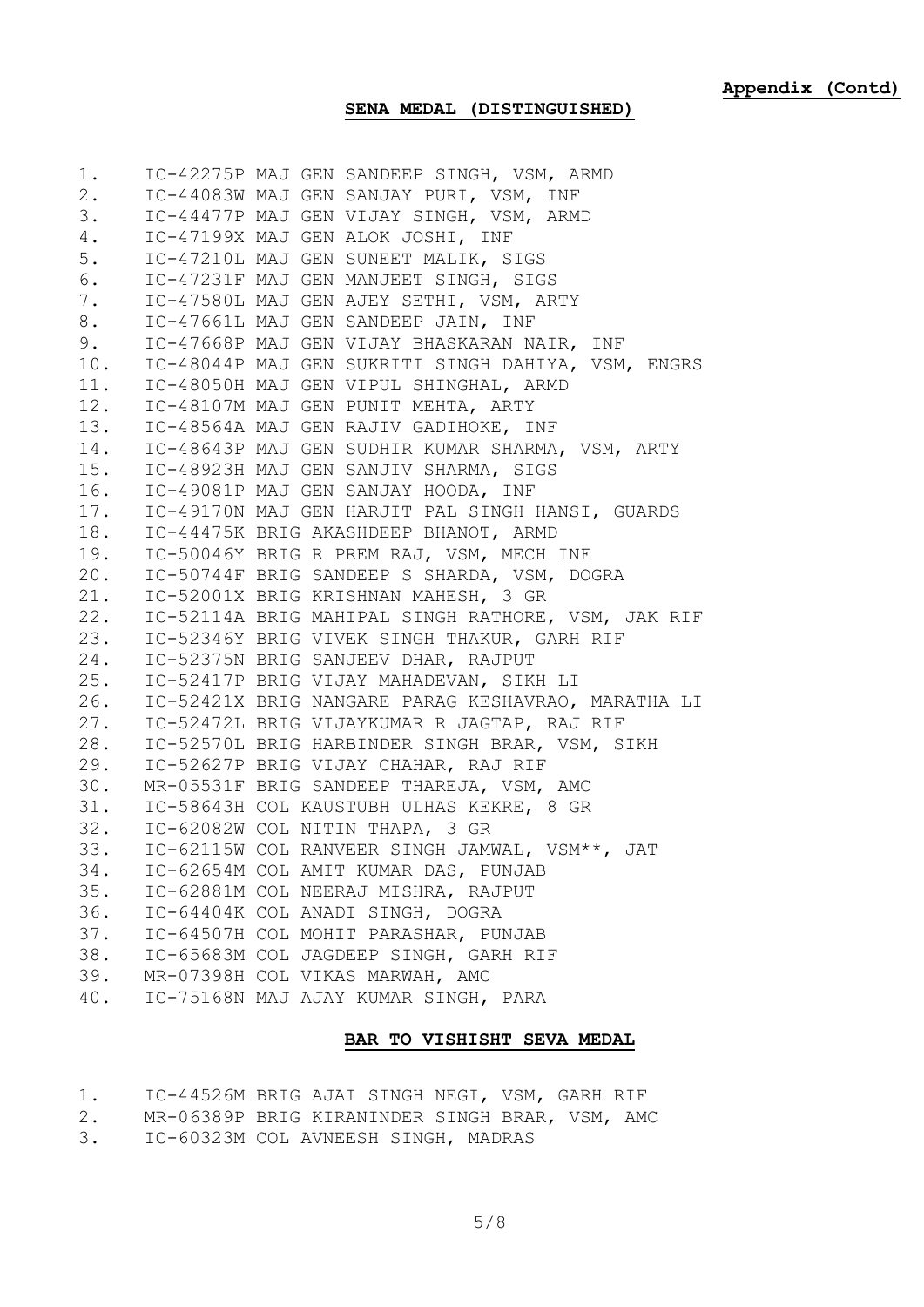# **VISHISHT SEVA MEDAL**

|     | 1. IC-43252A MAJ GEN KULBHUSHAN HANUMANT GAWAS, SIGS    |
|-----|---------------------------------------------------------|
| 2.  | IC-44919H MAJ GEN ATHIMALAIPET VAIDYANATHAN RAMESH, EME |
| 3.  | IC-47023M MAJ GEN NAVNEET SINGH SARNA, SM, ARTY         |
| 4.  | IC-48082L MAJ GEN HARSH CHHIBBER, ASC                   |
| 5.  | IC-48097N MAJ GEN DINESH HOODA, INF                     |
| 6.  | TC-31582M MAJ GEN DAMODAR VASANTH MAHESH, APS           |
| 7.  | IC-43712W BRIG AJAY BASANTKUMAR SIBAL, ENGRS (RETD)     |
| 8.  | IC-46439X BRIG YOGESH CHAUDHARY, ARTY                   |
| 9.  | IC-49498P BRIG BIMAL MONGA, ARTY                        |
|     | 10. IC-49870F BRIG CHARNJIT SINGH MANN, ARMD            |
|     | 11. IC-49660F BRIG MRK RAJESH PANICKER, RAJPUT          |
|     | 12. IC-50059W BRIG YOGESH KUMAR AHUJA, ENGRS            |
|     | 13. IC-50713F BRIG SUDHISH KUMAR JAINI, ARTY            |
|     | 14. IC-50216X BRIG MANINDER SINGH, ARTY                 |
|     | 15. IC-50689W BRIG NAVIN VARMA, AAD                     |
|     | 16. IC-50827M BRIG CHODISETTI SIVA SURYA PRAKASH, ENGRS |
|     | 17. IC-52370P BRIG RAJEEV NAGYAL, SM, 3 GR              |
|     | 18. IC-52395F BRIG ABHIJIT MITRA, SM, 5 GR              |
|     | 19. IC-52733N BRIG AMIT NAUTIYAL, SM, KUMAON            |
|     | 20. IC-53567X BRIG HARSH VARDHAN SINGH, MECH INF        |
|     | 21. IC-54830K BRIG KS GEORGE, JAG                       |
|     | 22. MR-06031W BRIG KANWARJIT SINGH, AMC                 |
|     | 23. MR-06364H BRIG ATUL SETH, AMC                       |
|     | 24. MR-06385Y BRIG VISHAL, AMC                          |
|     | 25. MR-06524X BRIG J MUTHUKRISHNAN, SM, AMC             |
|     | 26. MR-06559N BRIG BK VARGHESE, AMC                     |
|     | 27. DR-10480H BRIG MOHINDER PANWAR, AD CORPS            |
|     | 28. IC-53231X COL PK SEETARAM, ENGRS                    |
|     | 29. IC-53606L COL KULDEEP MAGOTRA, ASC                  |
|     | 30. IC-53951Y COL SANJEEV SAHARAN, ENGRS                |
|     | 31. IC-54056A COL RAJESH BISHT, GARH RIF                |
|     | 32. IC-54136X COL SANGRAM SINGH KATOCH, AOC             |
| 33. | IC-54292F COL RAKESH YADAV, MECH INF                    |
|     | 34. IC-54431A COL NITIN SEHGAL, ASC                     |
|     | 35. IC-56603H COL NISHANT SHARMA, GUARDS                |
|     | 36. IC-56638Y COL DEEPAK SISODIA, EME                   |
|     | 37. IC-56983M COL KIRAN NARAYAN KULKARNI, INT           |
|     | 38. IC-56995F COL SUMEET ABROL, SM, KUMAON              |
|     | 39. IC-57193K COL ROHIT YADAV, GARH RIF                 |
|     | 40. IC-57245P COL K SALIL KUMAR, DOGRA                  |
|     | 41. IC-57421F COL AJAY LONDHE, SM, ENGRS                |
|     | 42. IC-57477N COL ANAND MANWAL, 11 GR                   |
|     | 43. IC-57602M COL VIKRAMJIT SINGH KAHLON, ARMD          |
|     | 44. IC-57746P COL MANDEEP SINGH DHILLON, JAK RIF        |
|     | 45. IC-58027H COL VIVEK PASUPATHY, RAJPUT               |
|     | 46. IC-58095W COL VIKAS KUMARIA, EME                    |
|     | 47. IC-58165K COL MANISH SEHGAL, SIKH                   |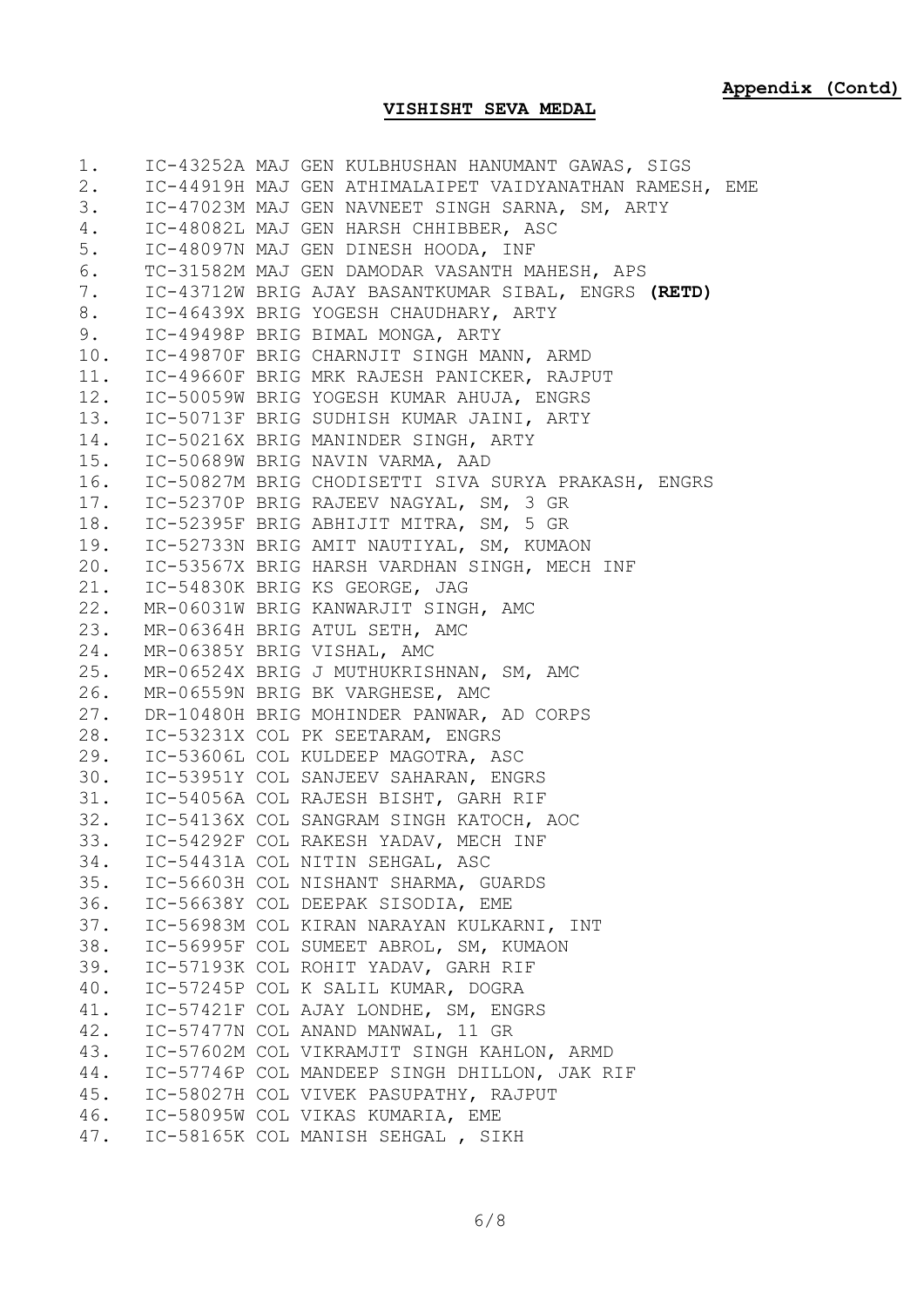## **VISHISHT SEVA MEDAL**(Contd/-)

|  | 48. IC-58286L COL SAMINDER SINGH, GUARDS               |
|--|--------------------------------------------------------|
|  | 49. IC-60229H COL ABHIMANYU SHEKHAWAT, ARMD            |
|  | 50. IC-60637N COL MANISH KUMAR, ENGRS                  |
|  | 51. IC-61500N COL AMIT KHANNA, AOC                     |
|  | 52. IC-62307N COL SURENDER KUMAR, GARH RIF             |
|  | 53. IC-62409K COL PANKAJ RAWAT, KUMAON                 |
|  | 54. IC-62509P COL SANJEEV SINGH PAWAIYA, MARATHA LI    |
|  | 55. IC-62563H COL PARTHASARATHY PATRI, 5 GR            |
|  | 56. IC-62721M COL RAMACHANDRAN SRIKANT, SM, JAT        |
|  | 57. IC-62801K COL DEEPAK JOSHI, ARTY                   |
|  | 58. IC-62991F COL TARUNENDRA PRATAP SINGH, PARA        |
|  | 59. IC-63009K COL KAMLESH KUMAR SINGH, GRENADIERS      |
|  | 60. IC-63522L COL KAUSTUBH DHAGAT, GRENADIERS          |
|  | 61. IC-63584L COL ABHISHEK CHAUHAN, 3 GR               |
|  | 62. IC-63603L COL DIGAMBER SINGH NEGI, GARH RIF        |
|  | 63. IC-63850Y COL KARAN SAGAR, SM, JAT                 |
|  | 64. IC-63898M COL JAGPREET SINGH MIDHA, SIKH LI        |
|  | 65. IC-64430L COL MANISH KUMAR, JAT                    |
|  | 66. IC-65963A COL VIKASH KUMAR, JAK RIF                |
|  | 67. MR-06850A COL SURESH PANDALANGHAT, AMC             |
|  | 68. MR-07926F COL DRONACHARYA ROUTH, AMC               |
|  | 69. IC-59163L LT COL ANEEL SAROTRA, SIKH LI            |
|  | 70. IC-65569P LT COL JADHAV MAHESH VAISHNU, ARMD       |
|  | 71. IC-65698P LT COL VISHAL SHARMA, AAD                |
|  | 72. SL-04968H LT COL MADAN CHAUDHARY, GENERAL SERVICE  |
|  | 73. WS-01064X LT COL MEHROTRA SHIKHA SUSHIL KUMAR, INT |
|  | 74. SL-05396Y MAJ VIKAS MALIK, APTC                    |

## **MENTION-IN-DESPATCHES**

## **OPERATION RAKSHAK**

| 1. IC-60092F COL DHARMENDRA YADAV, SM, SIKH LI, 19 RR     |
|-----------------------------------------------------------|
| 2. IC-60247L COL SAMEER BALWANT GUJAR, SM, 19 GARH RIF    |
| 3. IC-60512W COL SOMEN PARIDA, 78 FD REGT                 |
| 4. IC-63403P COL BHEEMAIAH PS, SM**, PARA, 3 RR           |
| 5. IC-63801W COL RAJENDRA KUMAR, 17 MADRAS                |
| 6. IC-69082Y LT COL RAHUL JAIN, JAT, 34 RR                |
| 7. IC-78368P MAJ ROHIT KUMAR UPRETI, ENGRS, 34 RR         |
| 8. IC-80234P CAPT A ARIHARA SUDHAN, JAK RIF, 3 RR         |
| 9. IC-83854W CAPT HARI OM KUMAR, SM, 24 MARATHA LI        |
| 10. JC-452366A SUB RAJENDRA SINGH, GRENADIERS, 55 RR      |
| 11. 3004102W HAV DHEER SINGH GURJAR, RAJPUT, 44 RR        |
| 12. 4196652F HAV VEERENDRA KUMAR, KUMAON, 50 RR           |
| 13. 15495000H L/DFR NAVAL BHAOSAHEB BHAOURAO, ARMD, 22 RR |
| 14. 14941845A NK JASWANT SINGH, MECH INF, 50 RR           |
| 15. 3011334X NK JITENDRA SINGH, RAJPUT, 44 RR             |
| 16. 15197723X GNR KARAN SINGH PANWAR, ARTY, 34 RR         |
| 17. 14946701F SEP AJAY KUMAR, MECH INF, 42 RR             |
| 18. 4383051F SEP ZAHMINGSANGA, ASSAM, 42 RR               |